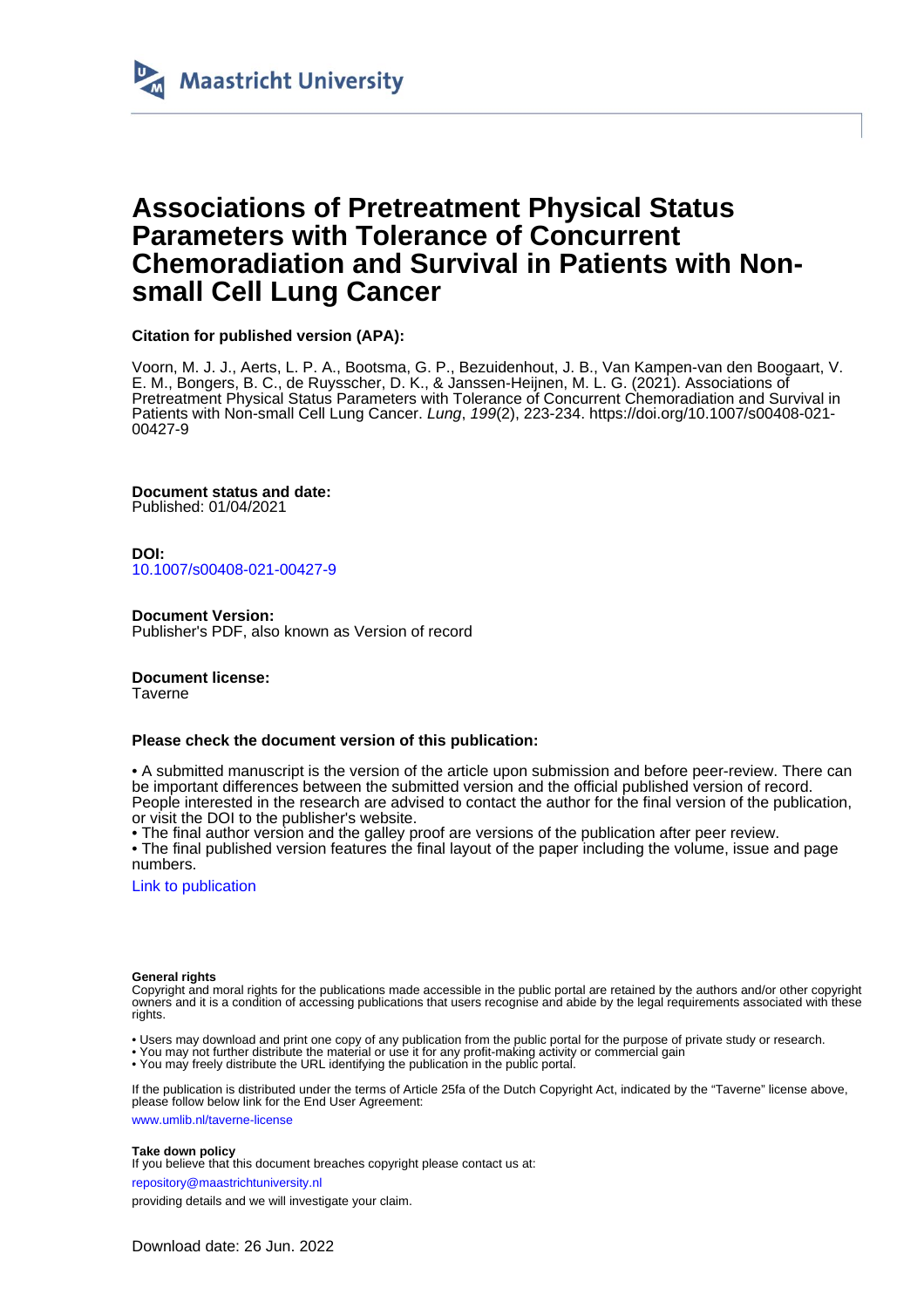#### **LUNG CANCER**



# **Associations of Pretreatment Physical Status Parameters with Tolerance of Concurrent Chemoradiation and Survival in Patients with Non‑small Cell Lung Cancer**

Melissa J. J. Voorn<sup>1,2,[3](http://orcid.org/0000-0003-4564-227X)</sup> D · Loes P. A. Aerts<sup>4</sup> · Gerbern P. Bootsma<sup>5</sup> · Jacques B. Bezuidenhout<sup>6</sup> · Vivian E. M. van Kampen-van den Boogaart<sup>7</sup> · Bart C. Bongers<sup>8,9</sup> · Dirk K. de Ruysscher<sup>10</sup> · **Maryska L. G. Janssen‑Heijnen1,3**

Received: 2 December 2020 / Accepted: 10 February 2021 / Published online: 10 March 2021 © The Author(s), under exclusive licence to Springer Science+Business Media, LLC part of Springer Nature 2021

#### **Abstract**

**Objective** The aim of this study was to evaluate associations between pretreatment physical status parameters and tolerance of concurrent chemoradiation (cCHRT) and survival among patients with stage III non-small cell lung cancer (NSCLC). **Methods** A retrospective cohort study was conducted among patients with stage III NSCLC who had received cCHRT between 2006 and 2015. Multivariate independent associations were analysed between the pretreatment parameters age, Charlson comorbidity index, World Health Organization performance status (WHO performance status), body mass index (BMI), fat-free mass index (FFMI), maximal handgrip strength, forced expiratory volume in one second and carbon monoxide lung difusion capacity on the one hand with tolerance of cCHRT (defned as a received radiation dose at least equal to the prescribed radiation dose) and survival on the other hand.

**Results** 527 of 577 patients (91.3%) tolerated cCHRT. A WHO performance status  $\geq$  2 (odds ratio (OR) 0.43) and BMI < 18.5 kg/m<sup>2</sup> (OR 0.36) were associated with poorer tolerance of cCHRT. In the total group, a WHO performance status  $\geq$  2 (hazard ratio (HR) 1.73), low FFMI (HR 1.23) and intolerance of cCHRT (HR 1.55) were associated with poorer survival. **Conclusion** In patients with stage III NSCLC receiving cCHRT, poor WHO performance status and BMI < 18.5 kg/m<sup>2</sup> were independently associated with tolerance of cCHRT. Physical status parameters and intolerance of cCHRT were independently associated with poorer survival. Besides using this information for treatment decisions, optimizing physical status in patients at risk for intolerance of cCHRT might be a next step for improving treatment outcomes.

 $\boxtimes$  Melissa J. J. Voorn mvoorn@viecuri.nl

- <sup>1</sup> Department of Clinical Epidemiology, VieCuri Medical Centre, Tegelseweg 210, 5912 BL Venlo, The Netherlands
- <sup>2</sup> Adelante Rehabilitation Centre, Venlo, The Netherlands
- <sup>3</sup> Department of Epidemiology, GROW School for Oncology and Developmental Biology, Faculty of Health, Medicine and Life Sciences, Maastricht University, Maastricht, The Netherlands
- <sup>4</sup> Funqtio, Venlo, The Netherlands
- <sup>5</sup> Department of Pulmonology, Zuyderland Medical Centre, Heerlen, The Netherlands
- <sup>6</sup> Department of Radiation Oncology, University Hospital Brussels, Brussels, Belgium
- Department of Pulmonology, VieCuri Medical Centre, Venlo, The Netherlands
- <sup>8</sup> Department of Nutrition and Movement Sciences, School of Nutrition and Translational Research in Metabolism (NUTRIM), Faculty of Health, Medicine and Life Sciences, Maastricht University, Maastricht, The Netherlands
- <sup>9</sup> Department of Epidemiology, Care and Public Health Research Institute (CAPHRI), Faculty of Health, Medicine and Life Sciences, Maastricht University, Maastricht, The Netherlands
- <sup>10</sup> Department of Radiation Oncology (MAASTRO Clinic), GROW School for Oncology and Developmental Biology, Maastricht University Medical Centre, Maastricht, The Netherlands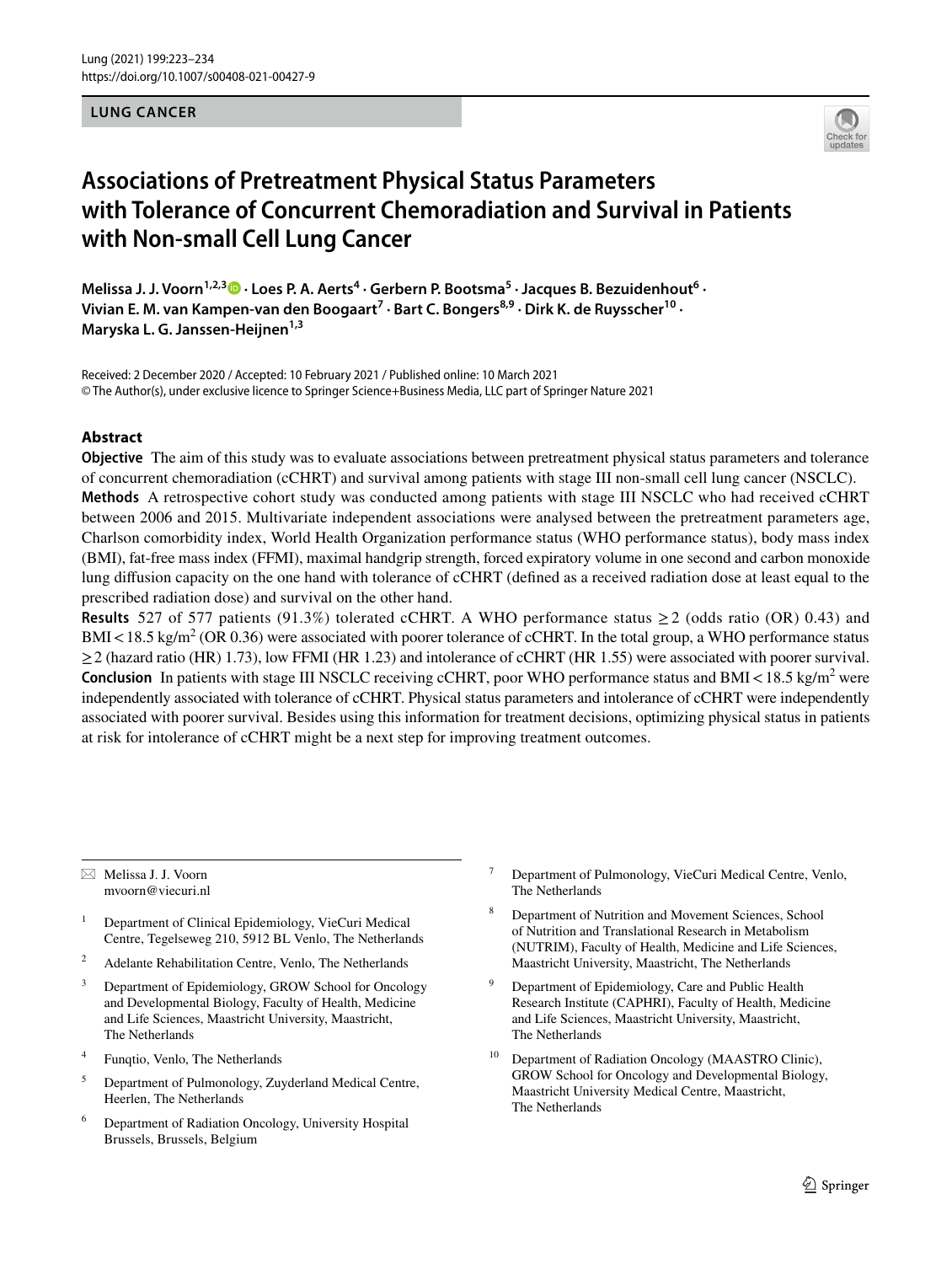### **Graphic Abstract**



# Association of pretreatment physical status parameters with tolerance of chemoradiotherapy and survival

**Keywords** Non-small cell lung cancer · Concurrent chemoradiation · Treatment tolerance · Survival · Pretreatment risk assessment

## **Introduction**

Lung cancer is the fourth most common type of cancer in the Netherlands [\[1\]](#page-10-0), with 14,500 newly diagnosed patients in 2017 [\[2](#page-10-1)]. Non-small cell lung cancer (NSCLC) accounts for 75% of all lung cancers [[2](#page-10-1)]. About one-fourth present with stage III which has a poor five-year survival rate [[3\]](#page-10-2). The preferred treatment for relatively fit patients with stage III NSCLC is concurrent chemoradiation (cCHRT) [[4\]](#page-10-3); however, this treatment option is very intensive and often accompanied by serious complications, including hospitalization and mortality [[5\]](#page-10-4).

The majority of patients are older ( $\geq$  70 years). Patients at high risk for intolerance of CHRT are characterized as aged  $\geq$  70 years and those suffering from anorexia, dysphagia, fatigue and physical inactivity [[9](#page-10-5)[–11\]](#page-10-6). Although a geriatric assessment might identify older patients who are at risk for treatment complications [[12](#page-10-7)], it is still unclear to what extent these tests individually, or in combination, are associated with treatment tolerance in patients with NSCLC [[13](#page-10-8)[–16\]](#page-11-0). Evidence regarding treatment options and outcomes are scarce for older patients with NSCLC and evidence-based insights are highly needed for this vulnerable population. Older patients are under-represented in clinical trials, and those older patients who are included are generally selected fit patients without comorbidity. This means that the external validity of clinical trial results for the real-world population of older patients with cancer is low [\[6](#page-10-9)], especially since polypharmacy, frailty, poor performance status, long-term physical inactivity and smoking-related comorbidities characterize patients with stage III NSCLC [\[5,](#page-10-4) [7](#page-10-10), [8\]](#page-10-11).

It is, therefore, important to gain real-world insight into modifable parameters that might be prognostic for tolerance of cCHRT and survival and identify patients at high risk for poor tolerance of cCHRT. Preferably, such parameters should be easily measured and cost-efective with a minimal burden for the patient. Such information can be used by medical specialists for identifying patients who are expected to tolerate cCHRT, which is important for shared decision-making. The aim of this study was to gain insight into the associations between pretreatment physical status parameters and tolerance of cCHRT and survival among patients with stage III NSCLC in everyday clinical practice.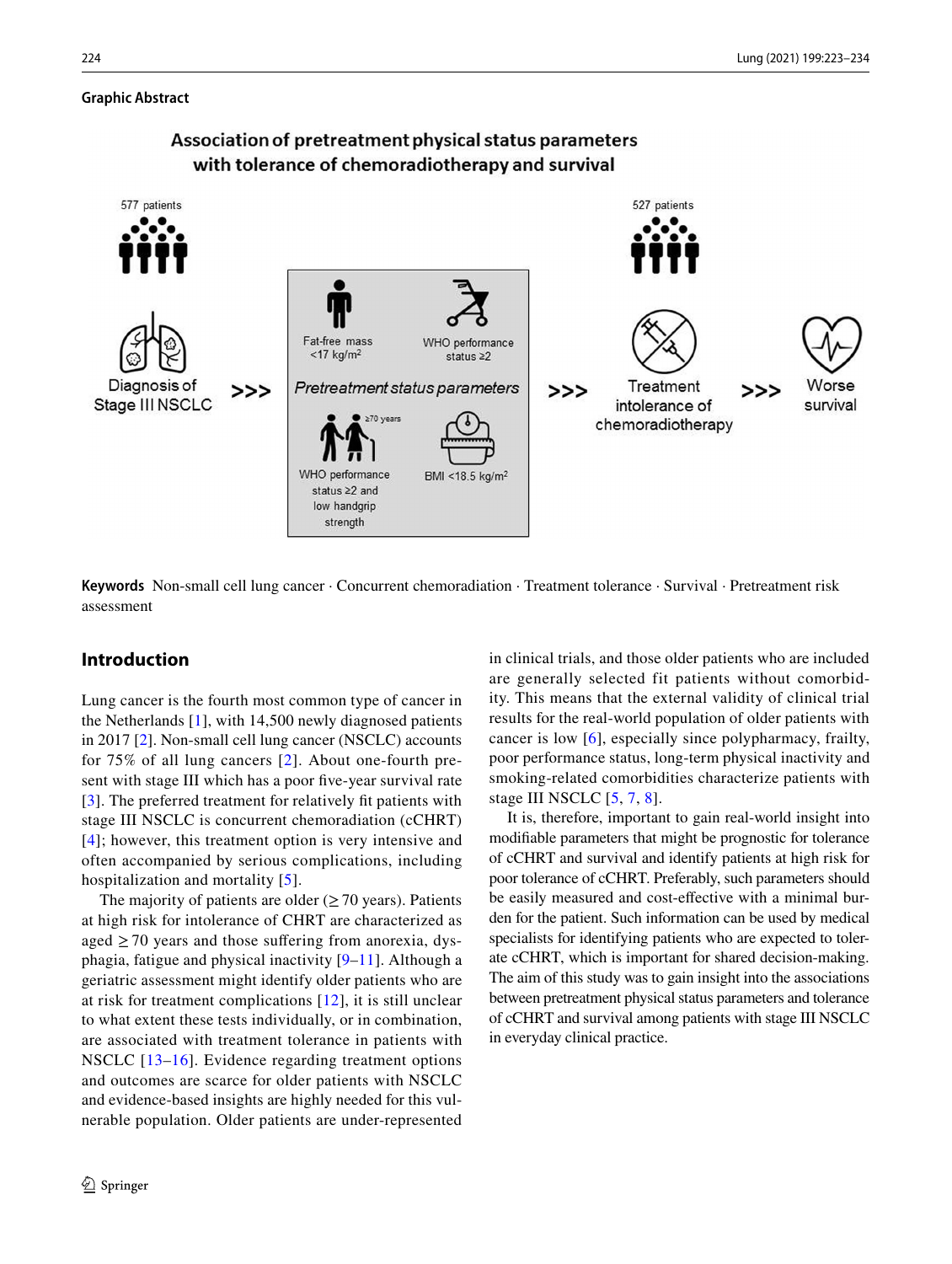#### **Methods**

### **Study Design**

This project concerned a retrospective cohort study for which anonymous data from the medical records from a clinic for radiotherapy were used. All patients who underwent cCHRT for stage III NSCLC between 2006 and 2015 and who had no objection for the use of their usual care data for research purposes were included. Baseline measurements and physical status parameters were usually scheduled on the day of the frst irradiation. The internal review board of a clinic for radiotherapy decided that this study met their ethical policies and the regulations of the Dutch government.

### **Patients and Data Collection**

Patients aged  $\geq$  18 years with stage III NSCLC, who received primary cCHRT between 2006 and 2015 in two teaching hospitals, two non-teaching hospitals or a university medical centre, were included. Clinical tumour staging was performed according to the 7th TNM staging of the International Association for the Study of Lung Cancer [\[17\]](#page-11-1). NSCLC was classified as squamous cell carcinoma, adenocarcinoma, large cell carcinoma and not otherwise specifed. The following pretreatment patient characteristics and physical status parameters were collected from the electronic patient records: sex, age, body mass index (BMI), fat-free mass index (FFMI), forced expiratory volume in one second ( $FEV<sub>1</sub>$ ), carbon monoxide lung diffusion capacity (DLCO), World Health Organization (WHO) performance status, Charlson comorbidity index and maximal handgrip strength. In addition, prescribed and received radiation dose, date of diagnosis, date of frst and last irradiation and date of death or last registration were collected. After data collection, all data were checked for completeness and accuracy.

#### **Treatment Protocol**

cCHRT was defned as treatment with chemotherapy and radiotherapy with any overlap between the two modalities. After one or two chemotherapy cycles, radiotherapy was given to the primary tumour and lymph nodes  $[18]$ . In the frst three weeks, 30 fractions of 1.5 Gy (Gy) were given twice daily, followed by fractions of 2 Gy once daily, with a minimum dose of 54 Gy and a maximum of 69 Gy [[19](#page-11-3)]. A mean radiation dose of 65 Gy delivered to the tumour and afected lymph nodes was given within 5.5 weeks. This corresponds to a biological equivalent of 72 Gy given in 36 daily fractions in 7.2 weeks [\[20\]](#page-11-4).

## **Pretreatment Physical Status Parameters**

#### **Anthropometry and Body Composition**

Bioelectrical impedance analysis (Omron Healthcare Group, Hoofddorp, The Netherlands) with a single-frequency (50 kHz) was used for estimating body composition  $[21, 1]$  $[21, 1]$ [22](#page-11-6)]. Patients were standing with legs apart and arms straight forward, holding the device with both hands. Results are automatically corrected for body height, body mass, Fat-free mass (FFM), sex and age. Body mass index was categorized as underweight  $(< 18.5 \text{ kg/m}^2)$  or normal weight/overweight  $(\geq 18.5 \text{ kg/m}^2)$  [[23\]](#page-11-7). The fat-free mass index FFMI  $(kg/m<sup>2</sup>)$  is a body height-adjusted assessment of FFM. Low FFMI was defined as a FFMI $<$  17 kg/m<sup>2</sup> in male patients and  $<$  15 kg/m<sup>2</sup> in female patients, based on  $10<sup>th</sup>$  percentile values for healthy subjects [[24\]](#page-11-8).

#### **Lung Function**

 $FEV<sub>1</sub>$  and DLCO measurements were performed by a pulmonary function technician and expressed as a percentage of predicted based on sex and age [[25\]](#page-11-9). Using spirometry, patients were asked to breathe in as deeply as possible and then exhale as hard, quickly and long as possible [[26,](#page-11-10) [27](#page-11-11)]. The DLCO is a medical test that determines how much oxygen travels from the alveoli of the lungs to the blood stream [[27\]](#page-11-11). Scores  $\leq 80\%$  of predictive for FEV<sub>1</sub> and DLCO were classifed as low [[28\]](#page-11-12).

#### **Physical Functioning**

The WHO performance status was assessed by the radiation oncologist and used to indicate the level of physical functioning. Patients with a score  $\geq 2$  were classified as having a poor performance status [\[29](#page-11-13)]. The Charlson comorbidity index was extracted from the medical records and classifed as none to mild comorbidity (score 0–3) and severe comorbidity (score  $\geq$  4) [[30\]](#page-11-14). Handgrip strength as an indication of overall muscle strength was measured with a handheld dynamometer (JAMAR Hydraulic Hand Dynamometer, JA Preston Corporation, Jackson, MI, USA) [\[31](#page-11-15)]. Patients were seated in a chair with their elbow fexed at 90° and the forearm in the neutral position without any arm support from the chair [\[32](#page-11-16)]. A value below the  $10<sup>th</sup>$  percentile of the UK Biobank reference values, was considered as low handgrip strength [[33\]](#page-11-17).

#### **Outcome Variables**

Tolerance of cCHRT was classified as 'yes' when the received radiation dose was at least equal to the prescribed radiation dose. Five-year survival was defned as the time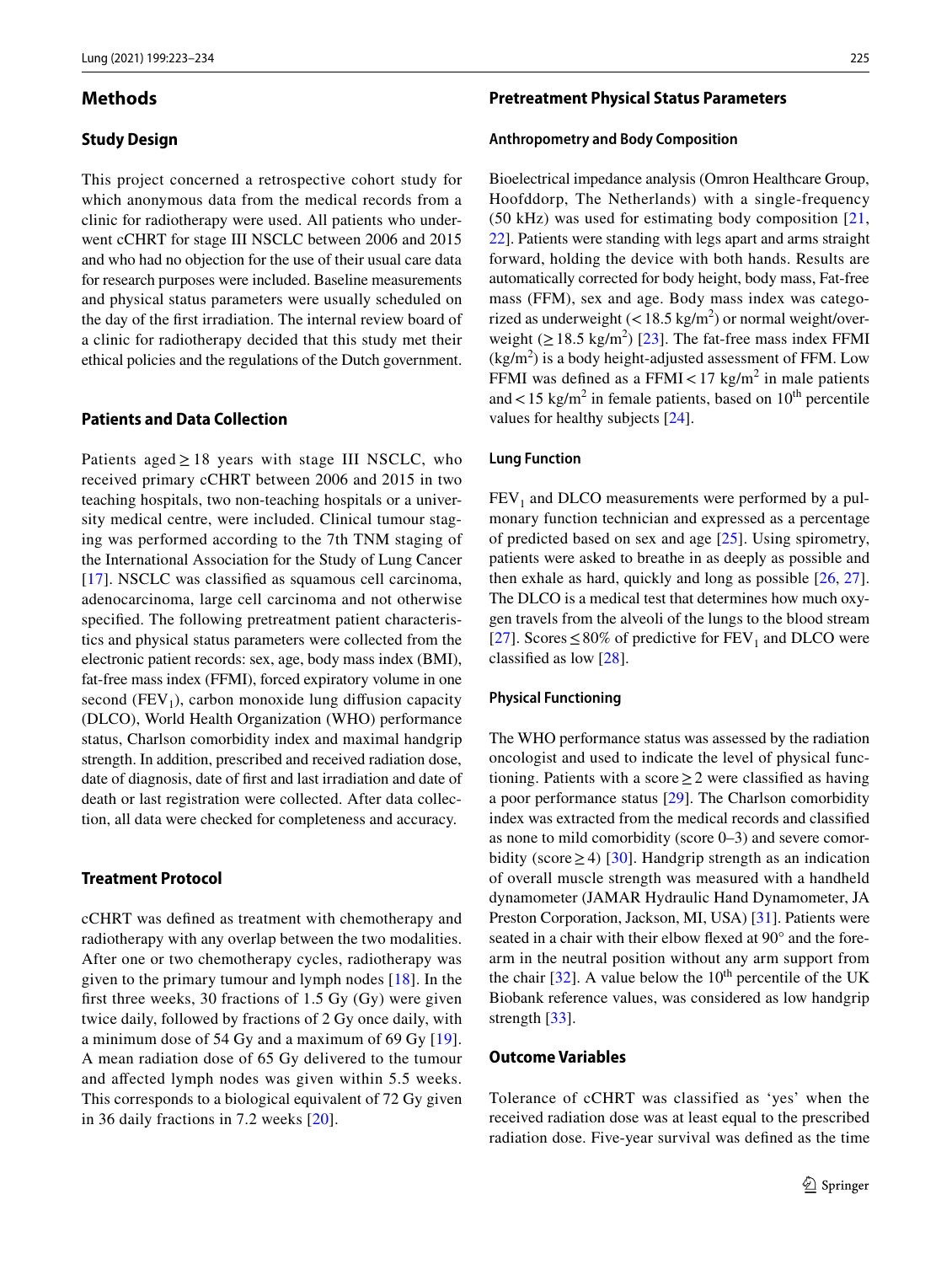from diagnosis to death of any cause or to date of last followup with a maximum of fve years. Last date for checking date of death using the local hospital data registration or the Dutch Municipal Personal Records Database was June 1st 2019.

### **Statistical Analyses**

Data were analysed using IBM SPSS Statistics version 24 (IBM Corp., Armonk, N.Y., USA). Descriptive statistics were used to summarize patient characteristics and crosstabulations were used to analyse associations between pretreatment physical status parameters and tolerance of cCHRT using chi<sup>2</sup> tests ( $P < 0.05$  two sided). Univariate and multivariate binary logistic regression analyses were performed for analysing the associations between pretreatment physical status parameters and tolerance of cCHRT. In order to ensure sufficient power, the 'one in ten rule' was applied. The rule states that one predictive variable can be studied for every ten events [[34\]](#page-11-18). In this study, nine associated variables were studied. In case these were all included in multivariable analyses, a minimum number of 90 events should have occurred. Age, sex and pretreatment physical status parameters with a  $P$  value < 0.10 in the univariate analyses were selected for the multivariate analyses. The odds ratio (OR) and corresponding 95% confdence interval (CI) was displayed for each parameter. An OR<1.0 indicated poorer tolerance of cCHRT. Overall survival during a five-year follow-up period was analysed according to Kaplan–Meier, and signifcant diferences between groups were assessed by the log-rank test. Univariate and multivariate hazard ratios (HRs) and 95% CI for associations between physical status parameters and survival were calculated by Cox proportional hazards analyses. Age, sex and pretreatment physical status parameters with a  $P$  value  $< 0.10$  in the univariate analyses were selected for the multivariate regression analyses. Poorer survival was indicated by a  $HR > 1.0$ . In multivariate analyses (backward conditional method; *P*in = 0.10,  $P_{\text{out}} = 0.10$ , variables that were significant in univariate analyses were included. It was assumed that the associations between physical status parameters and survival could difer between sex and age groups. Therefore, multivariate analyses for overall survival were also stratifed according to sex and age.  $P$  values < 0.10 were considered statistically significant.

## **Results**

Data of 577 patients with stage III NSCLC, 357 male patients (61.9%) and 220 female patients (38.1%) with a mean age of 63.6 (standard deviation (SD) 9.2) years receiving cCHRT were available for analysis. In Table [1](#page-5-0), baseline

characteristics of patients are summarized according to the tolerance of cCHRT. WHO performance status 0–1, normal/overweight and normal handgrip strength were signifcantly more present among patients who tolerated cCHRT  $(P<0.05)$ . Due to the high proportion of missing cases,  $FEV<sub>1</sub>$  and DLCO were excluded from multivariable analyses (Table[1](#page-5-0)).

### **Tolerance of cCHRT**

A total of 50 patients (8.7%) did not tolerate cCHRT. In univariate regression analyses, patients being underweight had a signifcantly poorer tolerance of cCHRT compared to patients with normal weight/overweight (OR 0.32). Patients with WHO performance status  $\geq 2$  had a significantly poorer tolerance of cCHRT compared to patients with WHO performance status 0–1 (OR 0.37). Finally, low handgrip strength was associated with poor tolerance of cCHRT (OR 0.52). In multivariable analyses, being underweight (OR 0.36) and WHO performance status  $\geq$  2 (OR 0.43) remained significantly associated with poorer tolerance of cCHRT. Results of the univariate and multivariate regression analyses for tolerance of cCHRT are shown in Table [2.](#page-6-0)

#### **Overall Survival**

Median overall survival for the whole group was 23 months, and at the time of analysis after fve years, 404 patients (70%) had died. Median overall survival was 23 months for those who tolerated cCHRT and 11 months for those who did not tolerate cCHRT  $(P=0.007, Fig. 1a)$  $(P=0.007, Fig. 1a)$  $(P=0.007, Fig. 1a)$ . The one-, three- and fve-year survival rates for the whole group were 69%, 38% and 30%, respectively. In univariate analyses, age (HR 1.23), male sex (HR 1.24), low FFMI (HR 1.27), DLCO <80% (HR 1.42), WHO performance status  $\geq$  2 (HR 1.91), low handgrip strength (HR 1.32) and cCHRT intolerance (HR 1.56) were signifcantly associated with poorer survival. The following factors were analysed for their association with survival in multivariable analyses: age, sex, FFMI, WHO performance status, handgrip strength and tolerance of cCHRT were analysed for their association with survival in multivariable analyses. Age  $\geq$  70 years (HR 1.22), WHO performance status  $\geq$  2 (HR 1.73), low FFMI (HR 1.23) and cCHRT intolerance (HR 1.55) remained signifcantly associated with poor survival. The results of univariate and multivariate Cox regression analyses for survival are shown in Table [3.](#page-8-0)

#### **Overall Survival Stratifed for Sex and Age**

Median overall survival was significantly lower in male patients compared to female patients (21 versus 26 months;  $P = 0.037$ ; Fig. [1b](#page-7-0)). In male patients, WHO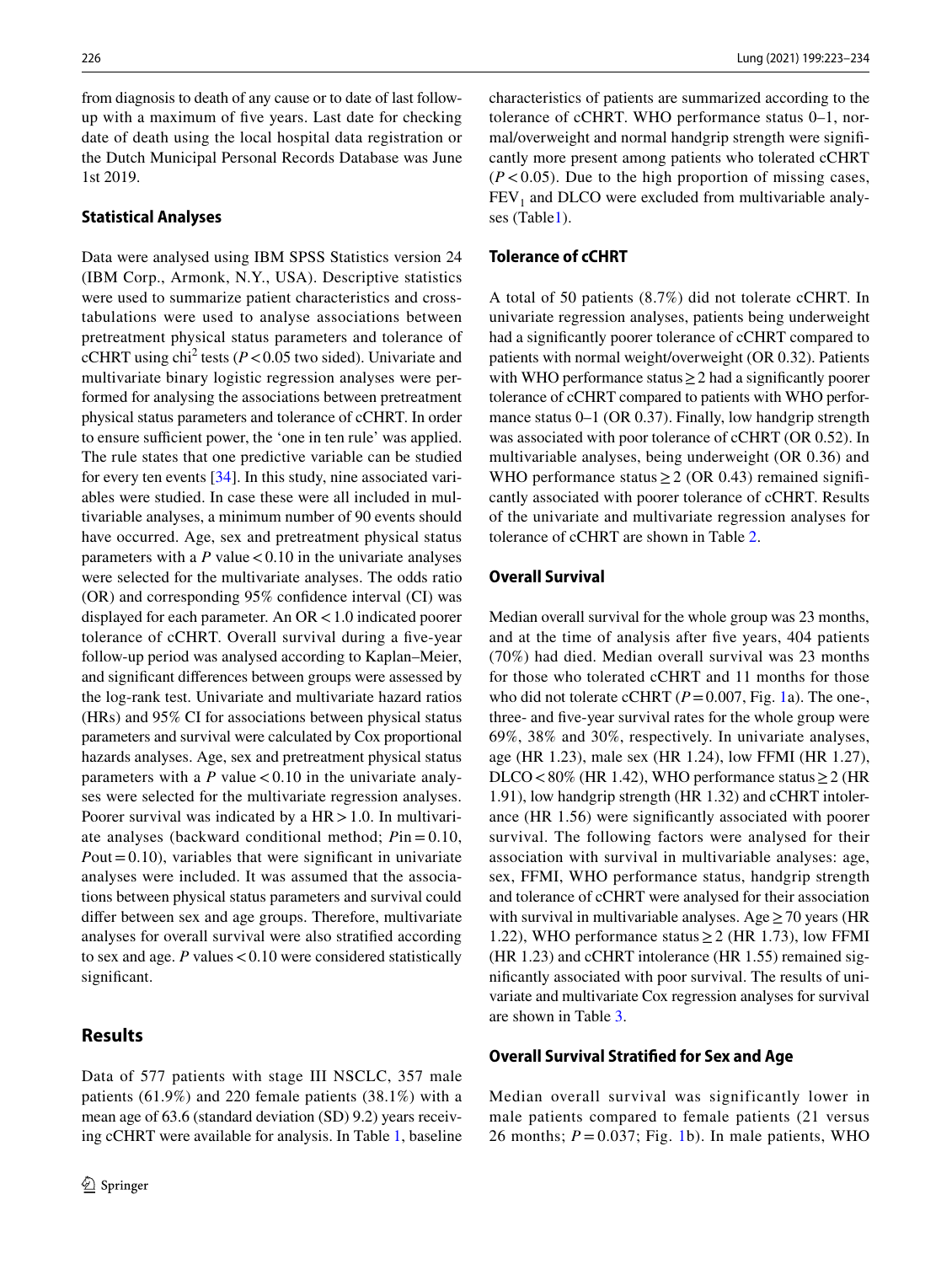<span id="page-5-0"></span>**Table 1** Pretreatment patient characteristics and physical status parameters according to tolerance of cCHRT

| Variable, number (%)                                | Tolerance of cCHRT        |                                         |                   |  |  |  |  |
|-----------------------------------------------------|---------------------------|-----------------------------------------|-------------------|--|--|--|--|
|                                                     | $Noa (n=50)$              | Yes <sup>b</sup> $(n = 527)$<br>P value |                   |  |  |  |  |
| Age (years)                                         | $63.9 \pm 8.9$ (45 to 80) | $63.5 \pm 9.2$ (32 to 85)               |                   |  |  |  |  |
| $<$ 70 years                                        | 35(70.0)                  | 368 (69.8)                              | 0.98              |  |  |  |  |
| $\geq$ 70 years                                     | 15 (30.0)                 | 159 (30.2)                              |                   |  |  |  |  |
| Sex                                                 |                           |                                         |                   |  |  |  |  |
| Male                                                | 35(70.0)                  | 322 (61.1)                              | 0.22              |  |  |  |  |
| Female                                              | 15(30.0)                  | 205 (38.9)                              |                   |  |  |  |  |
| Histology                                           |                           |                                         |                   |  |  |  |  |
| Adenocarcinoma                                      | 15(30.0)                  | 139(26.4)                               | 0.47              |  |  |  |  |
| Squamous cell carcinoma                             | 20(40.0)                  | 173 (32.8)                              |                   |  |  |  |  |
| Large cell carcinoma                                | 4(8.0)                    | 82 (15.6)                               |                   |  |  |  |  |
| Non-small cell lung cancer                          | 9(18.0)                   | 120(22.8)                               |                   |  |  |  |  |
| No histological diagnosis                           | 2(4.0)                    | 13(2.5)                                 |                   |  |  |  |  |
| WHO performance status                              |                           |                                         |                   |  |  |  |  |
| $0 - 1$                                             | 43 (86.0)                 | 478 (90.7)                              | 0.02 <sup>e</sup> |  |  |  |  |
| $\geq$ 2                                            | 7(14.0)                   | 29(5.5)                                 |                   |  |  |  |  |
| Unknown                                             | 0(0.0)                    | 20(3.8)                                 |                   |  |  |  |  |
| Charlson comorbidity index                          |                           |                                         |                   |  |  |  |  |
| $0 - 3$                                             | 25(50.0)                  | 299 (56.7)                              | 0.36              |  |  |  |  |
| $\geq\!4$                                           | 25(50.0)                  | 228 (43.3)                              |                   |  |  |  |  |
| BMI                                                 |                           |                                         |                   |  |  |  |  |
| Underweight $(< 18.5 \text{ kg/m}^2)$               | 7(14.0)                   | 26(4.9)                                 | 0.01              |  |  |  |  |
| Normal/overweight ( $\geq$ 18.5 kg/m <sup>2</sup> ) | 43 (86.0)                 | 501 (95.1)                              |                   |  |  |  |  |
| <b>FFMI</b>                                         |                           |                                         |                   |  |  |  |  |
| Normal FFMI                                         | 35(70.0)                  | 395 (75.0)                              | $0.52^e$          |  |  |  |  |
| Low FFMI <sup>c</sup>                               | 13(26.0)                  | 118 (22.4)                              |                   |  |  |  |  |
| Unknown                                             | 2(4.0)                    | 14(2.7)                                 |                   |  |  |  |  |
| Handgrip strength                                   |                           |                                         |                   |  |  |  |  |
| Normal                                              | 36(72.0)                  | 430 (81.6)                              | 0.05 <sup>e</sup> |  |  |  |  |
| Low <sup>d</sup>                                    | 13(26.0)                  | 80 (15.2)                               |                   |  |  |  |  |
| Unknown                                             | 1(2.0)                    | 17(3.2)                                 |                   |  |  |  |  |
| $FEV_1$                                             |                           |                                         |                   |  |  |  |  |
| $< 80\%$ of predicted                               | 25(50.0)                  | 191 (36.2)                              | 0.18 <sup>e</sup> |  |  |  |  |
| $\geq$ 80% of predicted                             | 20(40.0)                  | 233 (44.2)                              |                   |  |  |  |  |
| Unknown                                             | 5(10.0)                   | 109(19.5)                               |                   |  |  |  |  |
| <b>DLCO</b>                                         |                           |                                         |                   |  |  |  |  |
| $< 80\%$ of predicted                               | 32(64.0)                  | 278 (52.8)                              | $0.44^e$          |  |  |  |  |
| $\geq$ 80% of predicted                             | 9(18.0)                   | 106(20.1)                               |                   |  |  |  |  |
| Unknown                                             | 9(18.0)                   | 143(27.1)                               |                   |  |  |  |  |

Data are presented as mean  $\pm$  SD or n (%)

*BMI* body mass index, *DLCO* diffusing capacity for carbon monoxide,  $FEV<sub>1</sub>$  forced expiratory volume in 1 s, *FFMI* fat-free mass index, *SD* standard deviation, *WHO* World Health Organization

a No: received radiation dose was less than the prescribed radiation dose

<sup>b</sup>Yes: received radiation dose was at least equal to the prescribed radiation dose

<sup>c</sup>Males FFMI <  $17 \text{ kg/m}^2$  and females <  $15 \text{ kg/m}^2$ 

 $d$ <10th percentile of established normative values (35)

 $\mathrm{e}^{\mathrm{e}}$ Chi<sup>2</sup> test was calculated without missing values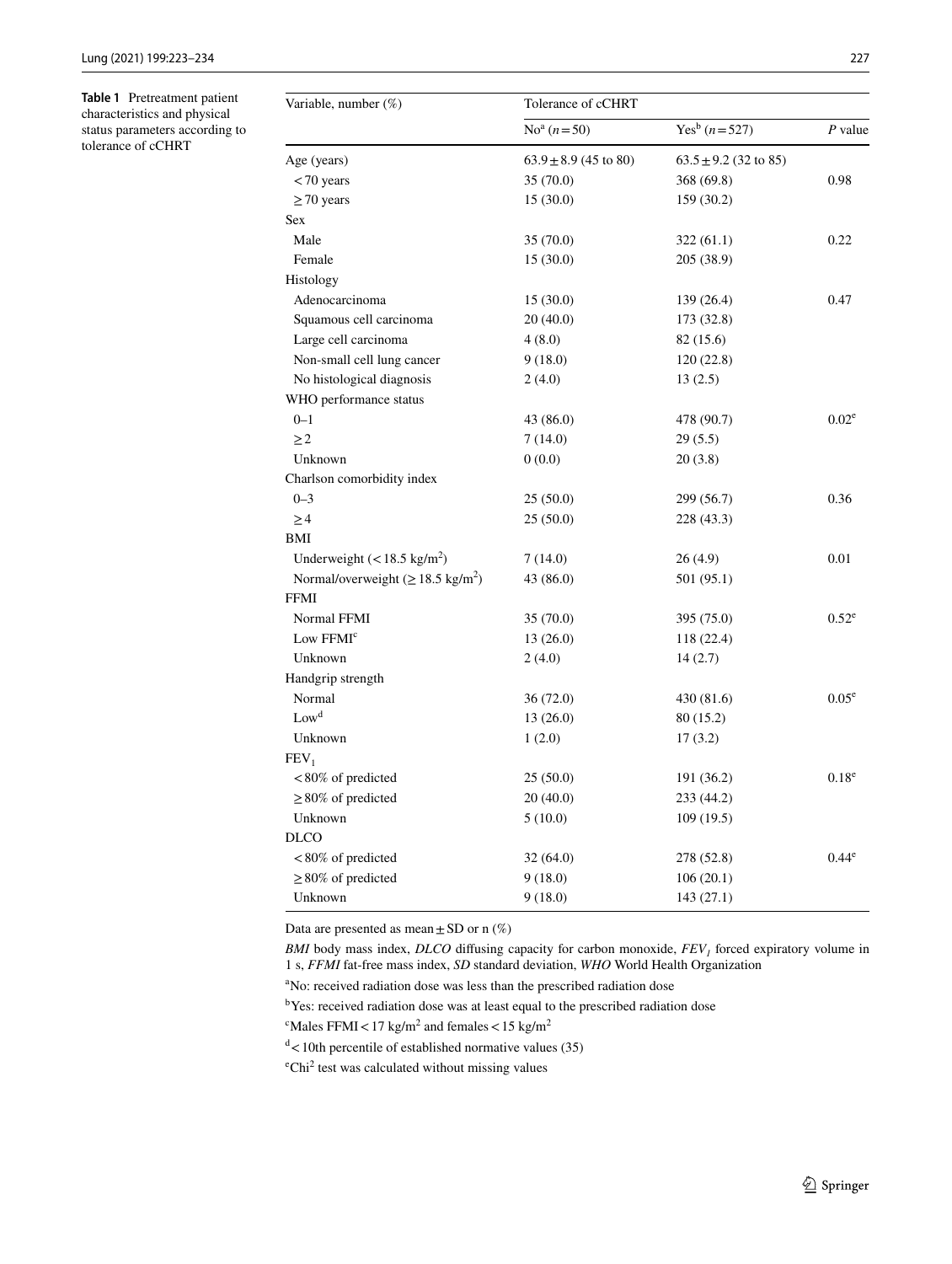|                                                                                                                                       | Univariate                    |           | Multivariate                        |           |  |
|---------------------------------------------------------------------------------------------------------------------------------------|-------------------------------|-----------|-------------------------------------|-----------|--|
|                                                                                                                                       | OR (95% CI)                   | $P$ value | OR (95% CI)                         | $P$ value |  |
| Age                                                                                                                                   |                               |           |                                     |           |  |
| $<$ 70 years                                                                                                                          | Reference                     | 0.98      | <b>NS</b>                           |           |  |
| $\geq$ 70 years                                                                                                                       | 1.01 (0.54 to 1.90)           |           |                                     |           |  |
| Sex                                                                                                                                   |                               |           |                                     |           |  |
| Male                                                                                                                                  | $0.67$ $(0.36$ to $1.26)$     | 0.22      | <b>NS</b>                           |           |  |
| Female                                                                                                                                | Reference                     |           |                                     |           |  |
| WHO performance status                                                                                                                |                               |           |                                     |           |  |
| $0 - 1$                                                                                                                               | Reference                     | 0.03      | Reference                           | 0.07      |  |
| $\geq$ 2                                                                                                                              | $0.37(0.15 \text{ to } 0.90)$ |           | 0.43 (0.17 to 1.07)                 |           |  |
| Charlson comorbidity index                                                                                                            |                               |           |                                     |           |  |
| $0 - 3$                                                                                                                               | Reference                     | 0.36      | $\mathbf{N}\mathbf{I}^{\mathrm{c}}$ |           |  |
| $\geq 4$                                                                                                                              | $0.76$ (0.43 to 1.36)         |           |                                     |           |  |
| BMI                                                                                                                                   |                               |           |                                     |           |  |
| Underweight $(< 18.5 \text{ kg/m}^2)$                                                                                                 | $0.32$ (0.13 to 0.78)         | 0.01      | $0.36(0.15 \text{ to } 0.90)$       | 0.03      |  |
| Normal /overweight $(\geq 18.5 \text{ kg/New normative values for}$<br>handgrip strength: results from the UK Biobankm <sup>2</sup> ) | Reference                     |           | Reference                           |           |  |
| <b>FFMI</b>                                                                                                                           |                               |           |                                     |           |  |
| Normal FFMI                                                                                                                           | Reference                     | 0.52      | NI <sup>c</sup>                     |           |  |
| Low FFMI <sup>b</sup>                                                                                                                 | $0.80$ (0.41 to 1.57)         |           |                                     |           |  |
| Handgrip strength                                                                                                                     |                               |           |                                     |           |  |
| Normal                                                                                                                                | Reference                     | 0.06      | <b>NS</b>                           |           |  |
| Low <sup>c</sup>                                                                                                                      | $0.52$ (0.26 to 1.02)         |           |                                     |           |  |
| FEV <sub>1</sub>                                                                                                                      |                               |           |                                     |           |  |
| $< 80\%$ of predicted                                                                                                                 | $0.66$ $(0.35$ to 1.22)       | 0.18      | NI <sup>c</sup>                     |           |  |
| $\geq$ 80% of predicted                                                                                                               | Reference                     |           |                                     |           |  |
| <b>DLCO</b>                                                                                                                           |                               |           |                                     |           |  |
| $< 80\%$ of predicted                                                                                                                 | $0.74$ (0.34 to 1.60)         | 0.44      | NI <sup>c</sup>                     |           |  |
| $\geq$ 80% of predicted                                                                                                               | Reference                     |           |                                     |           |  |

<span id="page-6-0"></span>**Table 2** Univariate and multivariate odds ratios for associations of pretreatment patient characteristics and physical status parameters with tolerance of cCHRT in patients with stage III NSCLC

*BMI* body mass index; *cCHRT* concurrent chemoradiation; *CI* confdence interval; *DLCO* difusing capacity for carbon monoxide; *FEV1* forced expiratory volume in 1 second; *FFMI* fat-free mass index; NI=not included; NS=not signifcant; *NSCLC* non-small cell lung cancer; *OR* odds ratio; *WHO* World Health Organization

<sup>a</sup>Not included when P-value  $\geq 0.10$ 

<sup>b</sup>Males FFMI <17 kg/m<sup>2</sup> and females FFMI<15 kg/m<sup>2</sup>

 $c$ <10th percentile of established normative values [[33](#page-11-17)]

performance status  $\geq$  2 (HR 1.54), low FFMI (HR 1.60) and cCHRT intolerance (HR 1.85) were signifcantly associated with worse survival, whereas in female patients only WHO performance status  $\geq$  2 (HR 2.56) was significantly associated with worse survival (Table [4](#page-9-0)). Median overall survival was 24 months for patients aged< 70 years and [1](#page-7-0)9 months for those aged  $\geq$  70 years (*P* = 0.050; Fig. 1c). In patients aged <70 years, WHO performance status ≥ 2 (HR 1.81), low handgrip strength (HR 1.47) and cCHRT intolerance (HR 1.89) were signifcantly associated with worse survival, whereas in patients aged  $\geq$  70 years, only age per year as a continuous variable (HR 1.07) and low

FFMI (HR 1.60) were significantly associated with worse survival (Table [4](#page-9-0)).

## **Discussion**

Results from this study demonstrated that several physical status parameters were associated with outcome following cCHRT. In total, 8.7% of the patients did not tolerate cCHRT, especially those with poor WHO performance status or BMI $<$ 18.5 kg/m<sup>2</sup>. Physical status parameters and tolerance of cCHRT were also associated with survival;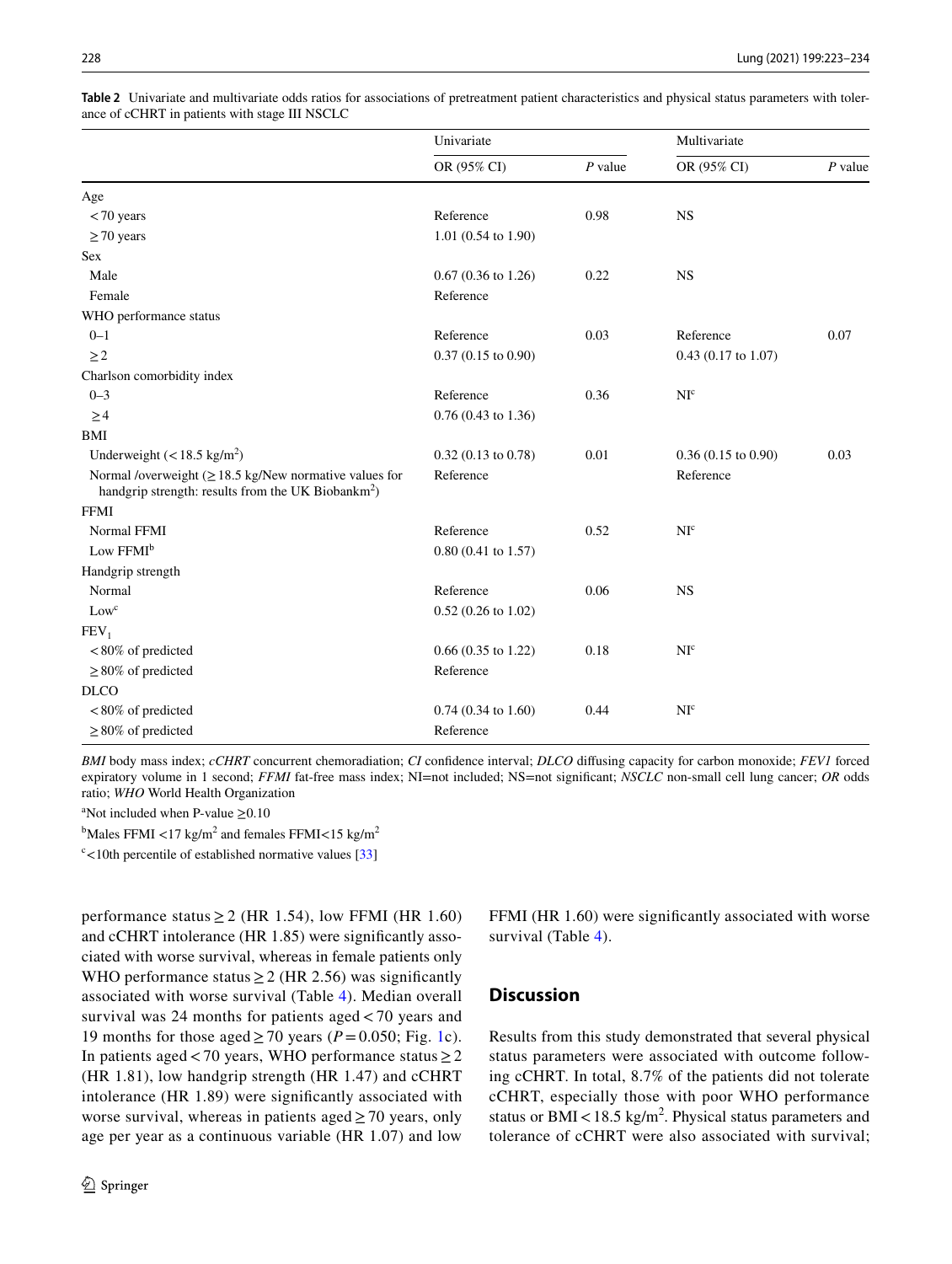

<span id="page-7-0"></span>**Fig. 1** Kaplan–Meier survival curves. **a** Kaplan–Meier survival curve according to sex in non-small cell lung cancer patients receiving concurrent chemoradiation (Log rank:  $P = 0.04$ ). **b** Kaplan–Meier survival curve according to age groups in non-small cell lung cancer patients receiving concurrent chemoradiation (Log rank: *P*=0.05). **c** Kaplan–Meier survival curve according to tolerance of cCHRT in non-small cell lung cancer patients receiving concurrent chemoradiation (Log rank:  $P = 0.01$ )

however, associations difered between males and females and between younger and older patients.

A BMI  $<$  18.5 kg/m<sup>2</sup> and poor WHO performance status were independently associated with poor tolerance of cCHRT. Studies investigating the relationship between

WHO performance status and tolerance of cCHRT in lung cancer are lacking. Furthermore, one study indicated that malnutrition, especially in overweight patients, negatively infuences survival of stage III NSCLC [[35\]](#page-11-19). Although signifcance disappeared in multivariable analyses, low handgrip strength also seemed to be associated with poorer tolerance of cCHRT. This is in line with previous studies which have shown an association between low handgrip strength before treatment and an increased risk of poor treatment tolerance in patients with oesophageal and colorectal cancer [[36–](#page-11-20)[38](#page-11-21)]. Results of the current study and previous studies therefore suggest that  $BMI < 18.5$  kg/m<sup>2</sup>, poor WHO performance status and low handgrip strength before treatment might have an added value in identifying patients at high risk of poor tolerance of cCHRT.

Additionally, poor tolerance of cCHRT was most signifcantly associated with poorer survival, even after adjustment for patient characteristics. These fndings suggest that it is important to identify which patients are expected to beneft from this radical treatment with cCHRT for discussing the balance between quality of life and survival with patients. Low FFMI, poor WHO performance status and low handgrip strength were signifcantly associated with worse survival; however, associations difered between males and females and between younger and older patients. A previous study showed an association between low FFMI, poor WHO performance status and low handgrip strength and worse survival in patients with NSCLC [\[39](#page-12-0), [40](#page-12-1)]. In previous research [[41\]](#page-12-2), the prognostic value of low DLCO to predict worse survival in Japanese patients with stage III NSCLC has also been indicated. Although these results were also shown in univariate analyses in the current study, unfortunately DLCO could not be included in multivariable analyses due to missing values. Future studies should focus on this promising parameter.

Poor WHO performance status, low FFMI and not tolerating cCHRT were signifcantly associated with poorer survival in male patients, whereas this was only poor WHO performance status in female patients. These diferences might be explained by the small number of female patients in this study, resulting in a lack of statistical power. In patients<70 years, poor WHO performance status, low handgrip strength and not tolerating cCHRT were significantly associated with poorer survival. In older patients, age (as a continuous variable) and low FFMI were signifcantly associated with poorer survival. It is plausible that relatively ft older patients aged≥70 years were selected for cCHRT in this observational study in everyday clinical practice, which means that numbers of vulnerable older patients might have been too small for reaching significance [\[5\]](#page-10-4).

Physical status parameters are often associated with treatment intolerance and worse survival in patients with cancer, especially in those undergoing surgery [[43](#page-12-3), [44](#page-12-4)]. Despite this,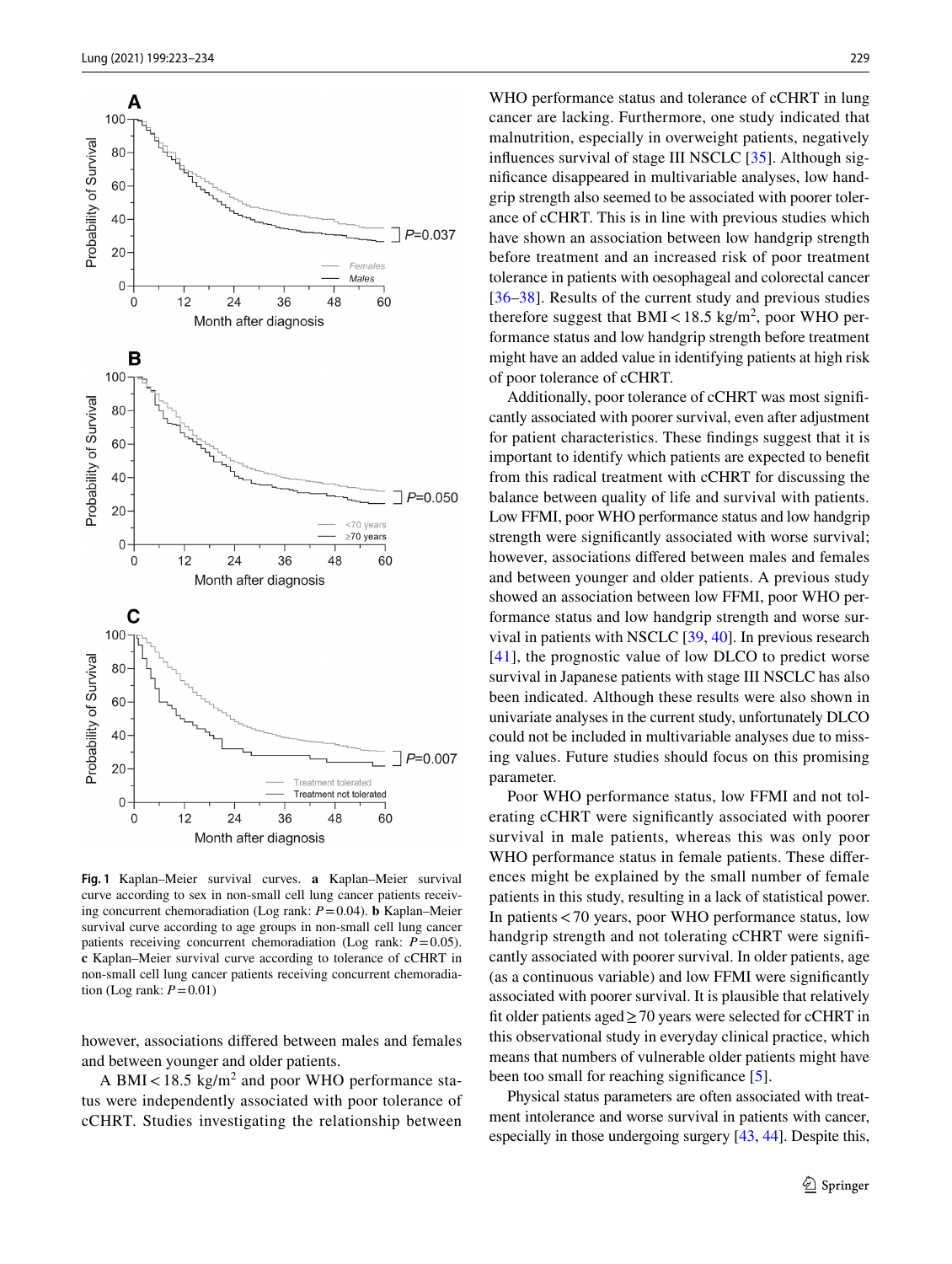|                               | Median sur-<br>vival (months) | Univariate                     |                   | cCHRT                             |             | Multivariate without tolerance of Multivariate with tolerance of<br>cCHRT |             |
|-------------------------------|-------------------------------|--------------------------------|-------------------|-----------------------------------|-------------|---------------------------------------------------------------------------|-------------|
|                               |                               | HR (95% CI)                    | $P$ value         | HR (95% CI)                       | $P$ value   | HR (95% CI)                                                               | $P$ value   |
| Age                           |                               |                                |                   |                                   |             |                                                                           |             |
| $<$ 70 years                  | 24                            | Reference                      | 0.05              | Reference                         | 0.05        | Reference                                                                 | 0.08        |
| $\geq$ 70 years               | 19                            | 1.23 (0.98 to 1.51)            |                   | 1.24 $(1.00 \text{ to } 1.54)$    |             | 1.22 (0.98 to 1.51)                                                       |             |
| Sex                           |                               |                                |                   |                                   |             |                                                                           |             |
| Male                          | 21                            | 1.24 (1.01 to 1.52)            | 0.04              | $_{\rm NS}$                       |             | $_{\rm NS}$                                                               |             |
| Female                        | 26                            | Reference                      |                   |                                   |             |                                                                           |             |
| WHO performance status        |                               |                                |                   |                                   |             |                                                                           |             |
| $0 - 1$                       | 24                            | Reference                      | $\leq 0.01$       | Reference                         | $\leq 0.01$ | Reference                                                                 | $\leq 0.01$ |
| $\geq$ 2                      | 10                            | 1.91 (1.33 to 2.74)            |                   | 1.77 (1.23 to 2.57)               |             | 1.73 (1.19 to 2.51)                                                       |             |
| Charlson comorbidity index    |                               |                                |                   |                                   |             |                                                                           |             |
| $0 - 3$                       | 21                            | Reference                      | 0.31              | $\mathbf{N}\mathbf{I}^{\text{a}}$ |             | $\mathbf{N}\mathbf{I}^{\text{a}}$                                         |             |
| $\geq 4$                      | 23                            | 1.11 $(0.91 \text{ to } 1.35)$ |                   |                                   |             |                                                                           |             |
| BMI                           |                               |                                |                   |                                   |             |                                                                           |             |
| Underweight                   | 15                            | 1.28 (0.85 to 1.92)            | 0.23              | $NI^a$                            |             | NI <sup>a</sup>                                                           |             |
| Normal/overweight             | 23                            | Reference                      |                   |                                   |             |                                                                           |             |
| <b>FFMI</b>                   |                               |                                |                   |                                   |             |                                                                           |             |
| Normal FFMI                   | 24                            | Reference                      | 0.04              | Reference                         | 0.07        | Reference                                                                 | 0.08        |
| Low FFMI <sup>b</sup>         | 21                            | $1.27(1.02 \text{ to } 1.56)$  |                   | 1.24 (0.98 to 1.57)               |             | 1.23 (0.97 to 1.56)                                                       |             |
| Handgrip strength             |                               |                                |                   |                                   |             |                                                                           |             |
| Normal                        | 23                            | Reference                      | 0.03              | $_{\rm NS}$                       |             | $_{\rm NS}$                                                               |             |
| $Low^c$                       | 17                            | 1.32 (1.02 to 1.70)            |                   |                                   |             |                                                                           |             |
| FEV <sub>1</sub>              |                               |                                |                   |                                   |             |                                                                           |             |
| $< 80\%$ of predicted         | 21                            | $1.13(0.91 \text{ to } 1.40)$  | 0.28              | $\mathbf{NI}^{\text{a}}$          |             | $\mathbf{NI}^{\text{a}}$                                                  |             |
| $\geq\!80\%$                  | 23                            | Reference                      |                   |                                   |             |                                                                           |             |
| D <sub>LCO</sub> <sup>f</sup> |                               |                                |                   |                                   |             |                                                                           |             |
| $<\!80\%$                     | 21                            | 1.42 $(1.09 \text{ to } 1.85)$ | 0.01 <sup>e</sup> | $\mathbf{N}\mathbf{I}^{\text{a}}$ |             | $\mathbf{N}\mathbf{I}^{\text{a}}$                                         |             |
| $\geq\!80\%$                  | 29                            | Reference                      |                   |                                   |             |                                                                           |             |
| Tolerance of cCHRT            |                               |                                |                   |                                   |             |                                                                           |             |
| No <sup>d</sup>               | 11                            | $1.56(1.12 \text{ to } 2.18)$  | 0.01              | $NI^a$                            |             | $1.55$ (1.11 to 2.17)                                                     | 0.01        |
| Yes <sup>e</sup>              | 23                            | Reference                      |                   |                                   |             | Reference                                                                 |             |

<span id="page-8-0"></span>**Table 3** Univariate and multivariate hazard ratios and 95% CI for associations between physical status parameters and survival in patients with stage III NSCLC

*BMI* body mass index, *cCHRT* concurrent chemoradiation, *CI* confdence interval, *DLCO* difusing capacity for carbon monoxide; *FEV1* forced expiratory volume in 1 s, *FFMI* fat-free mass index, *HR* hazard ratio, *NI* not included, *NS* not signifcant, *NSCLC* non-small cell lung cancer, *WHO* World Health Organization

<sup>a</sup>Not included when *P*-value  $\geq$  0.10

<sup>b</sup>Males FFMI < 17 kg/m<sup>2</sup> and females FFMI < 15 kg/m<sup>2</sup>

 $c$  < 10th percentile of established normative values [\[33\]](#page-11-17)

 $\text{d}$ No = received radiation dose was less than the prescribed radiation dose

<sup>e</sup>Yes = received radiation dose was at least equal to the prescribed radiation dose

f DLCO was not included in multivariate analysis because of a high percentage of missing cases (26.3%) and because of violating the proportional hazards assumption

the association between a combination of these pretreatment physical status parameters and tolerance of cCHRT and survival among patients with stage III NSCLC has not been investigated before. The large sample size in this population truly refected clinical practice and quality and completeness of included data was high, except for DLCO. Using real-world data means that patients who were sufficiently fit for cCHRT were included as advised by European guidelines. [\[45](#page-12-5), [46](#page-12-6)]. Because of this possible selection bias, results for the associations between pretreatment physical performance parameters and tolerance of CHRT might difer for vulnerable patients. This study demonstrates that pretreatment physical status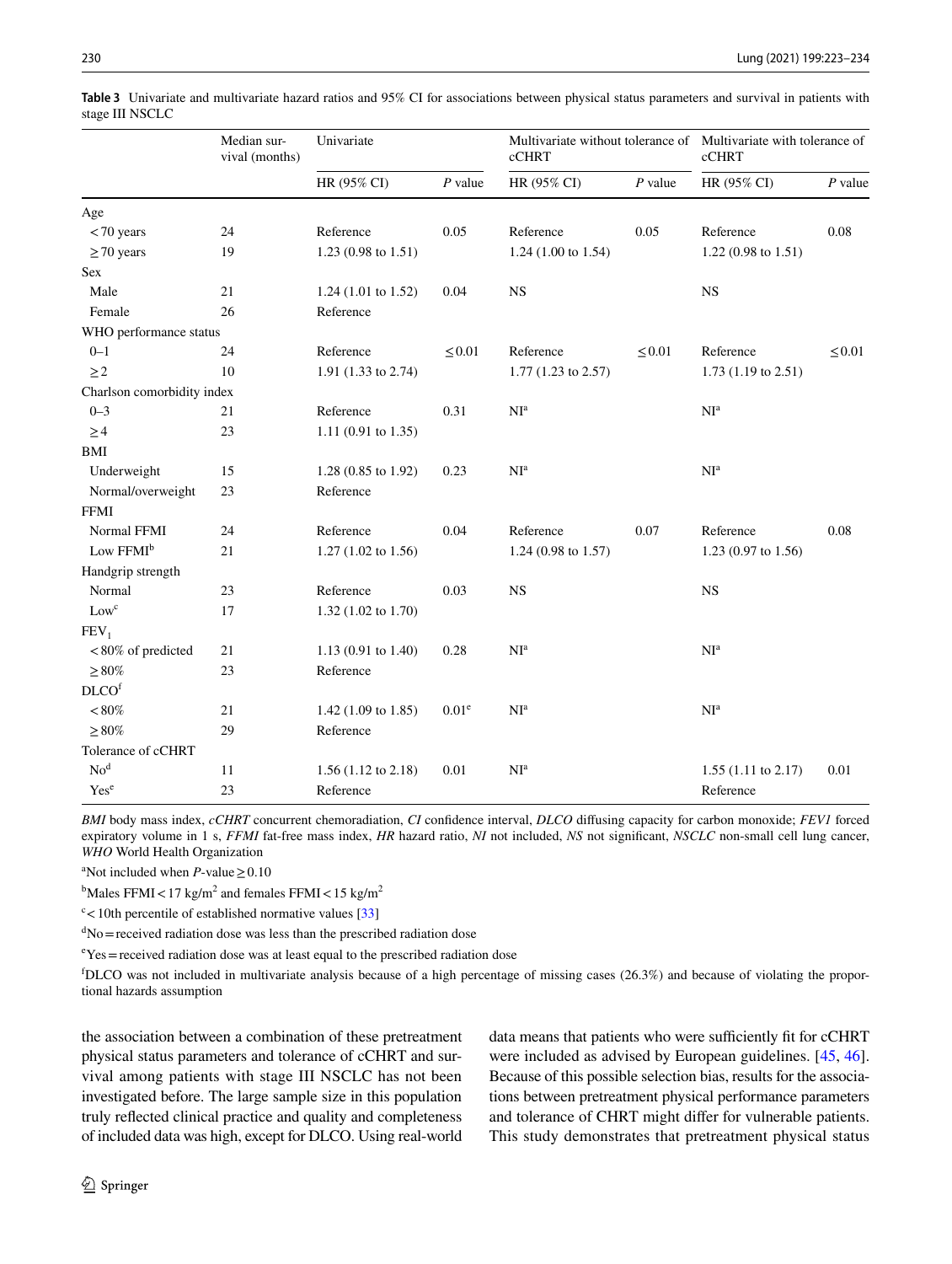<span id="page-9-0"></span>**Table 4** Multivariate hazard ratios without and with treatment tolerance for associations of pretreatment patient characteristics and physical status parameters with tolerance of cCHRT and survival in patients with stage III NSCLC stratified for sex and age

|                             | Multivariate without treatment tolerance |             |                                | Multivariate with treatment tolerance |                                          |             |                                |             |
|-----------------------------|------------------------------------------|-------------|--------------------------------|---------------------------------------|------------------------------------------|-------------|--------------------------------|-------------|
|                             | Male                                     |             | Female                         |                                       | Male                                     |             | Female                         |             |
|                             | HR (95% CI)                              |             | $P$ value HR (95% CI)          |                                       | $P$ value HR (95% CI)                    |             | $P$ value HR (95% CI)          | $P$ value   |
| Age                         |                                          |             |                                |                                       |                                          |             |                                |             |
| $<$ 70 years                | Reference                                | 0.08        | <b>NS</b>                      |                                       | <b>NS</b>                                |             | <b>NS</b>                      |             |
| $\geq$ 70 years             | 1.26 (0.97 to 1.63)                      |             |                                |                                       |                                          |             |                                |             |
| WHO performance status      |                                          |             |                                |                                       |                                          |             |                                |             |
| $0 - 1$                     | $_{\rm NS}$                              |             | Reference                      | $\leq 0.01$                           | Reference                                | 0.07        | 0.07                           | $\leq 0.01$ |
| $\geq$ 2                    |                                          |             | 2.56 (1.38 to 4.76)            |                                       | 1.54 (0.97 to 2.42)                      |             | 2.56 (1.38 to 4.76)            |             |
| <b>FFMI</b>                 |                                          |             |                                |                                       |                                          |             |                                |             |
| Normal FFMI                 | Reference                                | $\leq 0.01$ | <b>NS</b>                      |                                       | Reference                                | $\leq 0.01$ | <b>NS</b>                      |             |
| Low FFMI <sup>a</sup>       | $1.65(1.24 - 2.21)$                      |             |                                |                                       | 1.60 $(1.19 \text{ to } 2.14)$           |             |                                |             |
| Handgrip strength           |                                          |             |                                |                                       |                                          |             |                                |             |
| Normal                      | $_{\rm NS}$                              |             | $_{\rm NS}$                    |                                       | $_{\rm NS}$                              |             | $_{\rm NS}$                    |             |
| $Low^b$                     |                                          |             |                                |                                       |                                          |             |                                |             |
| Tolerance of cCHRT          |                                          |             |                                |                                       |                                          |             |                                |             |
| No <sup>c</sup>             | NI <sup>e</sup>                          |             | NI <sup>e</sup>                |                                       | 1.85 $(1.24 \text{ to } 2.77) \leq 0.01$ |             | <b>NS</b>                      |             |
| Yes <sup>d</sup>            |                                          |             |                                |                                       | Reference                                |             |                                |             |
|                             | Age < 70 years                           |             | Age < 70 years                 |                                       | Age < 70 years                           |             | Age < 70 years                 |             |
|                             | HR (95% CI)                              |             | P value HR $(95\% \text{ CI})$ | $P$ value                             | HR (95% CI)                              |             | P value HR $(95\% \text{ CI})$ | P value     |
| Age, continuous per year NS |                                          |             | 1.07 (1.01 to 1.13) 0.02       |                                       | <b>NS</b>                                |             | 1.07 (1.01 to 1.13) 0.02       |             |
| Sex                         |                                          |             |                                |                                       |                                          |             |                                |             |
| Male                        | <b>NS</b>                                |             | $_{\rm NS}$                    |                                       | $_{\rm NS}$                              |             | $_{\rm NS}$                    |             |
| Female                      |                                          |             |                                |                                       |                                          |             |                                |             |
| WHO performance status      |                                          |             |                                |                                       |                                          |             |                                |             |
| $0 - 1$                     | Reference                                | 0.02        | <b>NS</b>                      |                                       | Reference                                | 0.02        | <b>NS</b>                      |             |
| $\geq$ 2                    | 1.76 $(1.09 \text{ to } 2.84)$           |             |                                |                                       | 1.81 (1.12 to 2.92)                      |             |                                |             |
| <b>FFMI</b>                 |                                          |             |                                |                                       |                                          |             |                                |             |
| Normal FFMI                 | <b>NS</b>                                |             | Reference                      | 0.02                                  | <b>NS</b>                                |             | Reference                      | 0.02        |
| Low FFMI <sup>a</sup>       |                                          |             | 1.60 (1.08 to 2.39)            |                                       |                                          |             | 1.60 (1.08 to 2.39)            |             |
| Handgrip strength           |                                          |             |                                |                                       |                                          |             |                                |             |
| Normal                      | Reference                                | 0.01        | <b>NS</b>                      |                                       | Reference                                | 0.02        | <b>NS</b>                      |             |
| $Low^b$                     | 1.52 (1.09 to 2.12)                      |             |                                |                                       | 1.47 (1.06 to 2.06)                      |             |                                |             |
| Tolerance of cCHRT          |                                          |             |                                |                                       |                                          |             |                                |             |
| $No^c$                      | $\mathrm{NI}^{\mathrm{e}}$               |             | NS                             |                                       | 1.89 (1.26 to 2.82) $\leq$ 0.01          |             | NS                             |             |
| Yes <sup>d</sup>            |                                          |             |                                |                                       | Reference                                |             |                                |             |

*cCHRT* concurrent chemoradiation, *CI* confdence interval, *FFMI* fat-free mass index, *HR* hazard ratio, *NI* not included, *NS* not signifcant, *NSCLC* non-small cell lung cancer, *WHO* World Health Organization

<sup>a</sup>Males FFMI < 17 kg/m<sup>2</sup> and females FFMI < 15 kg/m<sup>2</sup>

 $b$  < 10th percentile of established normative values [\[33\]](#page-11-17),

 $\rm{^{c}No}$  = received radiation dose was less than the prescribed radiation dose,

 $d$ Yes = received radiation dose was at least equal to the prescribed radiation dose,

<sup>e</sup>Not included as *P* value  $\geq$  0.10

parameters are associated with both tolerance of cCHRT and survival. However, in elderly patients, the impact of toxicities on quality of life (especially preserving independency) may be just as important as the prolongation of life expectancy. Future evidence on the associations between pretreatment physical status parameters and quality of life and functional recovery is essential to make adequate treatment decisions with patients. In addition, physical tests might also be used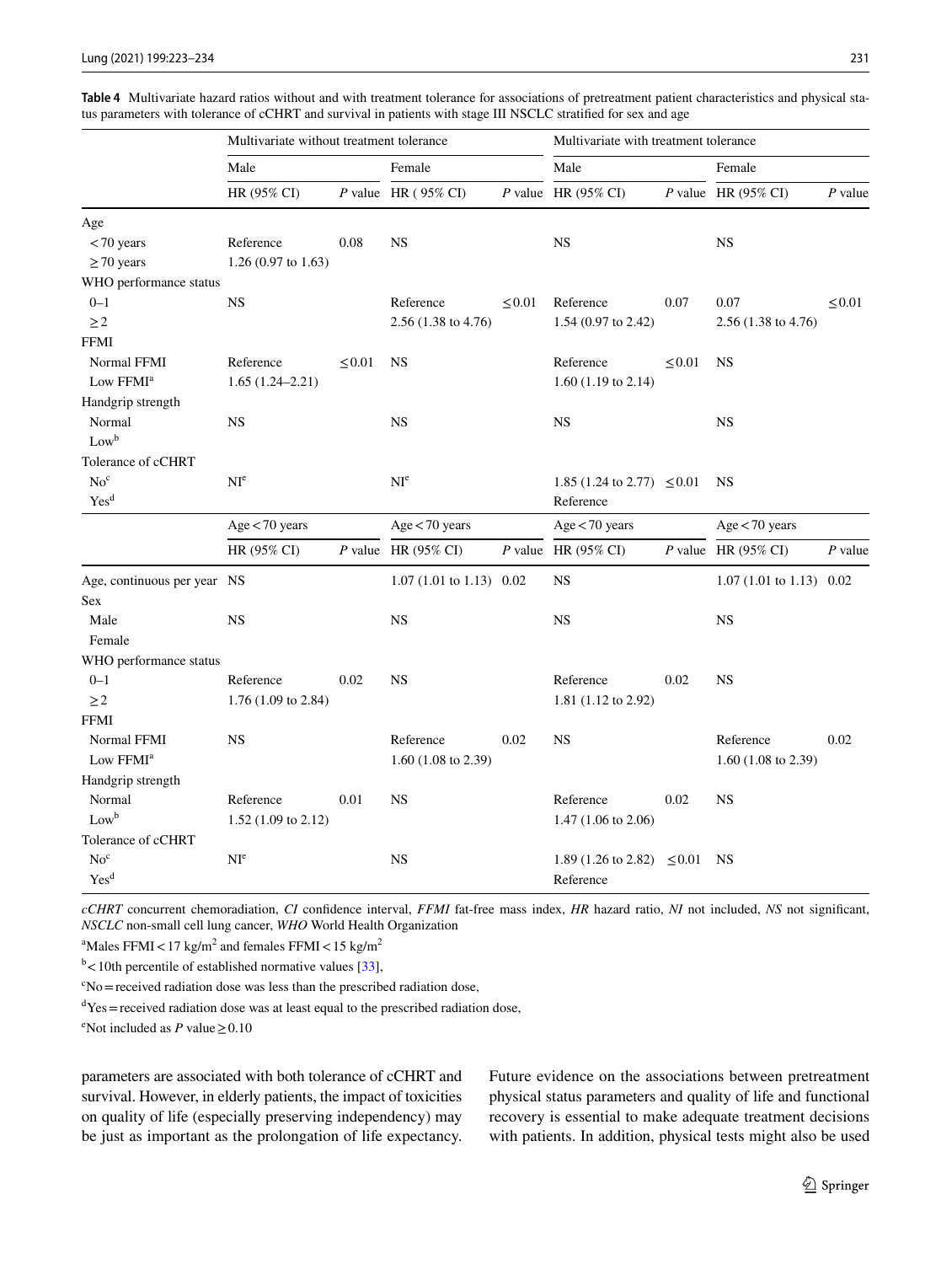to identify high-risk patients who might beneft from lifestyle interventions before and during cancer treatment [\[47\]](#page-12-7). Another limitation of this study is the lack of patient-related parameters such as nutritional status, psychological distress and social support. These important functional status parameters are recommended by the American Society of Clinical Oncology (ASCO) guidelines for older and/or more vulnerable patients receiving chemotherapy [[42](#page-12-8)]. It is important to know the rate of adverse events in order to determine the defnition of poor treatment tolerance. Ideally, this is derived from both the dose intensity of radiotherapy and the dose intensity for chemotherapy. Unfortunately, the latter was not available in the database from the clinic for radiotherapy. It is recommended to include this information in a subsequent study. Furthermore, it would be useful to determine whether these physical status parameters are also associated with treatment tolerance in stage III NSCLC patients undergoing less aggressive treatment, such as immunotherapy.

In conclusion, in patients with stage III NSCLC receiving cCHRT, poor WHO performance status and BMI<18.5 kg/  $m<sup>2</sup>$  were independently associated with tolerance of cCHRT, and both physical status parameters and intolerance of cCHRT were independently associated with poorer survival. Treatment selection for patients with stage III NSCLC is already well underway. Further improvements may be established by paying attention to the risk of intolerance of cCHRT, which increases the patient's risk of death and decreases quality of life. Optimizing physical status in patients at risk for intolerance of cCHRT can be a next step for improving treatment outcomes.

**Acknowledgements** The authors would like to thank the registration team of the MAASTRO clinic for their dedicated data collection.

**Author Contributions** MV: Guarantor of integrity of the entire study. MV, LA and MJ: Study concepts and design. MV and LA: Literature research. LA, MV, JB and MJ: Data analysis. LA, MV, MJ and DR: Statistical analysis. LA and MV: Manuscript preparation. LA, MV, MJ, BB, VK, DR, JB and GB: Manuscript editing.

**Funding** This study was supported by an unconditional research grant from the Research and Innovation fund VieCuri (Fonds Wetenschap and Innovatie VieCuri, Venlo, the Netherlands, E.17.31.033–6). This research did not receive any specifc grants from funding agencies in the public, commercial or not-for-proft sectors.

## **Compliance with Ethical Standards**

**Conflict of interest** The authors declare that they have no known competing fnancial interests or personal relationships that could have appeared to infuence the work reported in this paper.

## **References**

- <span id="page-10-0"></span>1. Integraal Kankercentrum Nederland (IKNL) NKRN Most common localization of cancer in the Netherlands in 2017. [https://](https://www.iknl.nl/nkr-cijfers) [www.iknl.nl/nkr-cijfers.](https://www.iknl.nl/nkr-cijfers) Accessed March 28, 2020.
- <span id="page-10-1"></span>2. Integraal Kankercentrum Nederland (IKNL) NKRN Incidence of NSCLC in the Netherlands accoring to histology in 2017. [https://](https://www.iknl.nl/nkr-cijfers) [www.iknl.nl/nkr-cijfers.](https://www.iknl.nl/nkr-cijfers) Accessed March 28, 2020.
- <span id="page-10-2"></span>3. Integraal Kankercentrum Nederland (IKNL) NKRN Survival of NSCLC in the Netherlands according to stage. [https://www.iknl.](https://www.iknl.nl/nkr-cijfers) [nl/nkr-cijfers](https://www.iknl.nl/nkr-cijfers). Accessed March 28, 2020.
- <span id="page-10-3"></span>4. Fournel P, Robinet G, Thomas P, Souquet PJ, Lena H, Vergnenegre A, Delhoume JY, Le Treut J, Silvani JA, Dansin E, Bozonnat MC, Daures JP, Mornex F, Perol M, Groupe Lyon-Saint-Etienne d'Oncologie Thoracique-Groupe Francais de P-C (2005) Randomized phase III trial of sequential chemoradiotherapy compared with concurrent chemoradiotherapy in locally advanced nonsmall-cell lung cancer: Groupe Lyon-Saint-Etienne d'Oncologie Thoracique-Groupe Francais de Pneumo-Cancerologie NPC 95–01 Study. J Clin Oncol 23(25):5910–5917. [https://doi.](https://doi.org/10.1200/JCO.2005.03.070) [org/10.1200/JCO.2005.03.070](https://doi.org/10.1200/JCO.2005.03.070)
- <span id="page-10-4"></span>5. Driessen EJ, Bootsma GP, Hendriks LE, van den Berkmortel FW, Bogaarts BA, van Loon JG, Dingemans AC, Janssen-Heijnen ML (2016) Stage III Non-small cell lung cancer in the elderly: patient characteristics predictive for tolerance and survival of chemoradiation in daily clinical practice. Radiother Oncol 121(1):26–31. <https://doi.org/10.1016/j.radonc.2016.07.025>
- <span id="page-10-9"></span>6. Battisti NML, Sehovic M, Extermann M (2017) Assessment of the external validity of the national comprehensive cancer network and european society for medical oncology guidelines for non-small-cell lung cancer in a population of patients aged 80 years and older. Clin Lung Cancer 18(5):460–471. [https://doi.](https://doi.org/10.1016/j.cllc.2017.03.005) [org/10.1016/j.cllc.2017.03.005](https://doi.org/10.1016/j.cllc.2017.03.005)
- <span id="page-10-10"></span>7. Janssen-Heijnen ML, Smulders S, Lemmens VE, Smeenk FW, van Gefen HJ, Coebergh JW (2004) Efect of comorbidity on the treatment and prognosis of elderly patients with non-small cell lung cancer. Thorax 59(7):602–607
- <span id="page-10-11"></span>8. Auperin A, Le Pechoux C, Rolland E, Curran WJ, Furuse K, Fournel P, Belderbos J, Clamon G, Ulutin HC, Paulus R, Yamanaka T, Bozonnat MC, Uitterhoeve A, Wang X, Stewart L, Arriagada R, Burdett S, Pignon JP (2010) Meta-analysis of concomitant versus sequential radiochemotherapy in locally advanced nonsmall-cell lung cancer. J Clin Oncol 28(13):2181–2190. [https://](https://doi.org/10.1200/JCO.2009.26.2543) [doi.org/10.1200/JCO.2009.26.2543](https://doi.org/10.1200/JCO.2009.26.2543)
- <span id="page-10-5"></span>9. Op den Kamp CM, De Ruysscher DK, van den Heuvel M, Elferink M, Houben RM, Oberije CJ, Bootsma GP, Geraedts WH, Pitz CC, Langen RC, Wouters EF, Schols AM, Dingemans AM (2014) Early body weight loss during concurrent chemo-radiotherapy for non-small cell lung cancer. J Cachexia Sarcopenia Muscle 5(2):127–137.<https://doi.org/10.1007/s13539-013-0127-5>
- 10. Kiss N, Isenring E, Gough K, Krishnasamy M (2014) The prevalence of weight loss during (chemo)radiotherapy treatment for lung cancer and associated patient- and treatment-related factors. Clin Nutr 33(6):1074–1080. [https://doi.org/10.1016/j.](https://doi.org/10.1016/j.clnu.2013.11.013) [clnu.2013.11.013](https://doi.org/10.1016/j.clnu.2013.11.013)
- <span id="page-10-6"></span>11. Kiss N (2016) Nutrition support and dietary interventions for patients with lung cancer: current insights. Lung Cancer (Auckl) 7:1–9.<https://doi.org/10.2147/LCTT.S85347>
- <span id="page-10-7"></span>12. Puts MT, Santos B, Hardt J, Monette J, Girre V, Atenafu EG, Springall E, Alibhai SM (2014) An update on a systematic review of the use of geriatric assessment for older adults in oncology. Ann Oncol 25(2):307–315. [https://doi.org/10.1093/annonc/mdt38](https://doi.org/10.1093/annonc/mdt386) [6](https://doi.org/10.1093/annonc/mdt386)
- <span id="page-10-8"></span>13. Cuccia F, Mortellaro G, Mazzola R, Donofrio A, Valenti V, Tripoli A, Matranga D, Lo Casto A, Failla G, Di Miceli G, Ferrera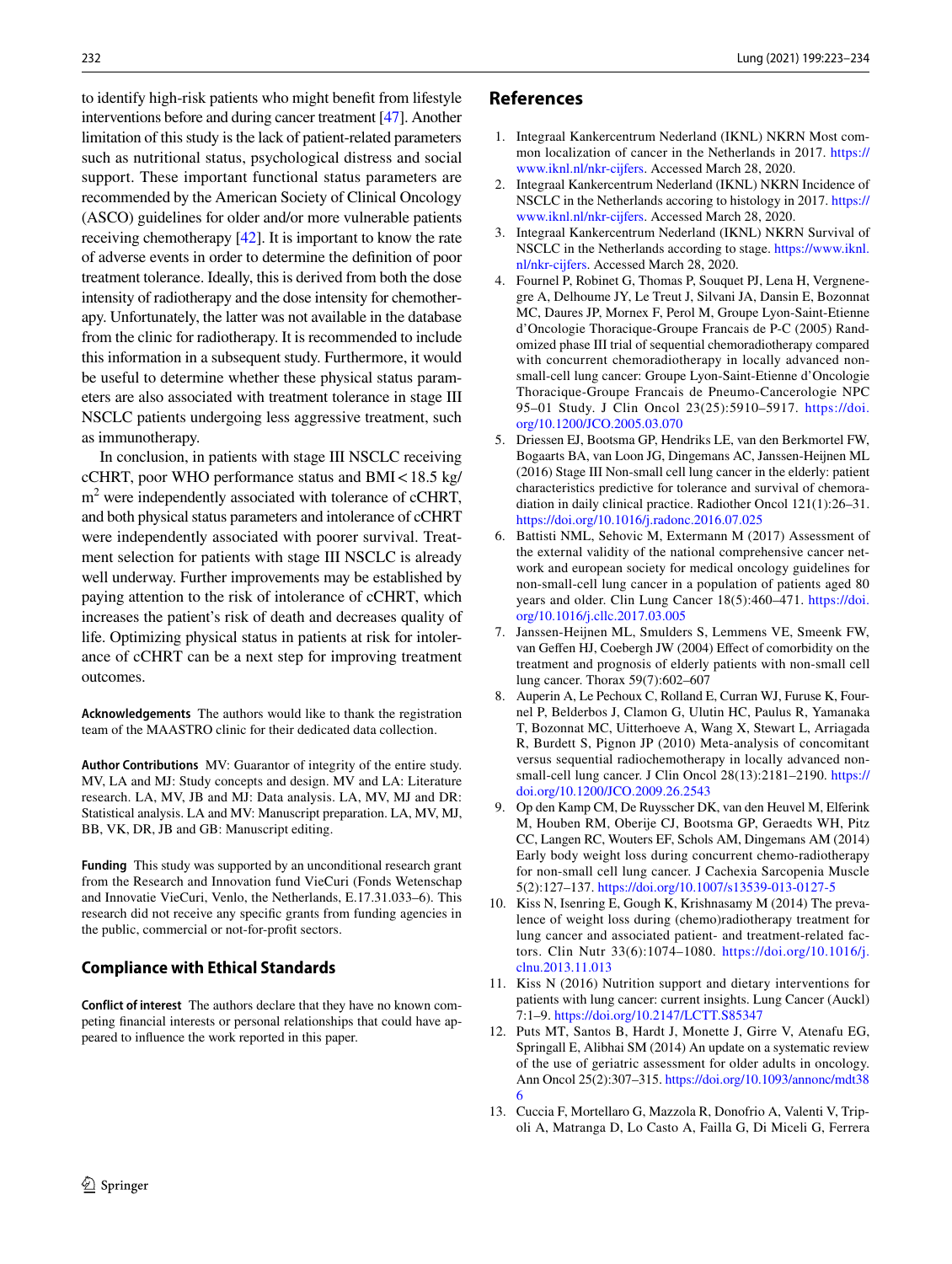G (2019) Prognostic value of two geriatric screening tools in a cohort of older patients with early stage Non-Small Cell Lung Cancer treated with hypofractionated stereotactic radiotherapy. J Geriatr Oncol. <https://doi.org/10.1016/j.jgo.2019.05.002>

- 14. Decoster L, Kenis C, Schallier D, Vansteenkiste J, Nackaerts K, Vanacker L, Vandewalle N, Flamaing J, Lobelle JP, Milisen K, De Greve J, Wildiers H (2017) Geriatric assessment and functional decline in older patients with lung cancer. Lung 195(5):619–626. <https://doi.org/10.1007/s00408-017-0025-2>
- 15. Driessen EJM, van Loon JGM, Maas HA, Dingemans AC, Janssen-Heijnen MLG (2018) Geriatric assessment for older patients with non-small cell lung cancer: daily practice of centers participating in the NVALT25-ELDAPT trial. Lung 196(4):463–468. <https://doi.org/10.1007/s00408-018-0116-8>
- <span id="page-11-0"></span>16. Schulkes KJG, Souwer ETD, van Elden LJR, Codrington H, van der Sar-van der Brugge S, Lammers JJ, Portielje JEA, van den Bos F, Hamaker ME (2017) Prognostic value of geriatric 8 and identifcation of seniors at risk for hospitalized patients screening tools for patients with lung cancer. Clin Lung Cancer 18(6):660–666. <https://doi.org/10.1016/j.cllc.2017.02.006>
- <span id="page-11-1"></span>17. American Joint Committee on Cancer. AJCC Cancer Staging Manual (2009). Springer
- <span id="page-11-2"></span>18. van Baardwijk A, Reymen B, Wanders S, Borger J, Ollers M, Dingemans AM, Bootsma G, Geraedts W, Pitz C, Lunde R, Peters F, Lambin P, De Ruysscher D (2012) Mature results of a phase II trial on individualised accelerated radiotherapy based on normal tissue constraints in concurrent chemo-radiation for stage III nonsmall cell lung cancer. Eur J Cancer 48(15):2339–2346. [https://](https://doi.org/10.1016/j.ejca.2012.04.014) [doi.org/10.1016/j.ejca.2012.04.014](https://doi.org/10.1016/j.ejca.2012.04.014)
- <span id="page-11-3"></span>19. Pottgen C, Eberhardt WE, Gauler T, Krbek T, Berkovic K, Jawad JA, Korfee S, Teschler H, Stamatis G, Stuschke M (2010) Intensifed high-dose chemoradiotherapy with induction chemotherapy in patients with locally advanced non-small-cell lung cancersafety and toxicity results within a prospective trial. Int J Radiat Oncol Biol Phys 76(3):809–815. [https://doi.org/10.1016/j.ijrob](https://doi.org/10.1016/j.ijrobp.2009.02.022) [p.2009.02.022](https://doi.org/10.1016/j.ijrobp.2009.02.022)
- <span id="page-11-4"></span>20. De Ruysscher D, van Baardwijk A, Steevens J, Botterweck A, Bosmans G, Reymen B, Wanders R, Borger J, Dingemans AM, Bootsma G, Pitz C, Lunde R, Geraedts W, Oellers M, Dekker A, Lambin P (2012) Individualised isotoxic accelerated radiotherapy and chemotherapy are associated with improved longterm survival of patients with stage III NSCLC: a prospective population-based study. Radiother Oncol 102(2):228–233. [https](https://doi.org/10.1016/j.radonc.2011.10.010) [://doi.org/10.1016/j.radonc.2011.10.010](https://doi.org/10.1016/j.radonc.2011.10.010)
- <span id="page-11-5"></span>21. Mijnarends DM, Meijers JM, Halfens RJ, ter Borg S, Luiking YC, Verlaan S, Schoberer D, Cruz Jentoft AJ, van Loon LJ, Schols JM (2013) Validity and reliability of tools to measure muscle mass, strength, and physical performance in community-dwelling older people: a systematic review. J Am Med Dir Assoc 14(3):170–178. <https://doi.org/10.1016/j.jamda.2012.10.009>
- <span id="page-11-6"></span>22. Ling CH, de Craen AJ, Slagboom PE, Gunn DA, Stokkel MP, Westendorp RG, Maier AB (2011) Accuracy of direct segmental multi-frequency bioimpedance analysis in the assessment of total body and segmental body composition in middle-aged adult population. Clin Nutr 30(5):610–615. [https://doi.org/10.1016/j.](https://doi.org/10.1016/j.clnu.2011.04.001) [clnu.2011.04.001](https://doi.org/10.1016/j.clnu.2011.04.001)
- <span id="page-11-7"></span>23. Oncologie LWD Algemene Voedings- en dieetbehandeling. Oncoline. 2012.
- <span id="page-11-8"></span>24. Schols AM, Ferreira IM, Franssen FM, Gosker HR, Janssens W, Muscaritoli M, Pison C, Rutten-van Molken M, Slinde F, Steiner MC, Tkacova R, Singh SJ (2014) Nutritional assessment and therapy in COPD: a European Respiratory Society statement. Eur Respir J 44(6):1504–1520. [https://doi.org/10.1183/09031](https://doi.org/10.1183/09031936.00070914) [936.00070914](https://doi.org/10.1183/09031936.00070914)
- <span id="page-11-9"></span>25. Miller MR, Hankinson J, Brusasco V, Burgos F, Casaburi R, Coates A, Crapo R, Enright P, van der Grinten CP, Gustafsson

P, Jensen R, Johnson DC, MacIntyre N, McKay R, Navajas D, Pedersen OF, Pellegrino R, Viegi G, Wanger J, Force AET (2005) Standardisation of spirometry. Eur Respir J 26(2):319–338. [https](https://doi.org/10.1183/09031936.05.00034805) [://doi.org/10.1183/09031936.05.00034805](https://doi.org/10.1183/09031936.05.00034805)

- <span id="page-11-10"></span>26. Quanjer PH, Stanojevic S, Cole TJ, Baur X, Hall GL, Culver BH, Enright PL, Hankinson JL, Ip MS, Zheng J, Stocks J, Initiative ERSGLF (2012) Multi-ethnic reference values for spirometry for the 3–95-yr age range: the global lung function 2012 equations. Eur Respir J 40(6):1324–1343. [https://doi.org/10.1183/09031](https://doi.org/10.1183/09031936.00080312) [936.00080312](https://doi.org/10.1183/09031936.00080312)
- <span id="page-11-11"></span>27. Graham BL, Brusasco V, Burgos F, Cooper BG, Jensen R, Kendrick A, MacIntyre NR, Thompson BR, Wanger J (2017) 2017 ERS/ATS standards for single-breath carbon monoxide uptake in the lung. Eur Respir J. [https://doi.org/10.1183/13993003.00016](https://doi.org/10.1183/13993003.00016-2016) [-2016](https://doi.org/10.1183/13993003.00016-2016)
- <span id="page-11-12"></span>28. Brunelli A, Charloux A, Bolliger CT, Rocco G, Sculier JP, Varela G, Licker M, Ferguson MK, Faivre-Finn C, Huber RM, Clini EM, Win T, De Ruysscher D, Goldman L, European Respiratory S, European Society of Thoracic Surgeons joint task force on ftness for radical t (2009) ERS/ESTS clinical guidelines on ftness for radical therapy in lung cancer patients (surgery and chemo-radiotherapy). Eur Respir J 34(1):17–41. [https://doi.org/10.1183/09031](https://doi.org/10.1183/09031936.00184308) [936.00184308](https://doi.org/10.1183/09031936.00184308)
- <span id="page-11-13"></span>29. Schild SE, Tan AD, Wampfer JA, Ross HJ, Yang P, Sloan JA (2015) A new scoring system for predicting survival in patients with non-small cell lung cancer. Cancer Med 4(9):1334–1343. <https://doi.org/10.1002/cam4.479>
- <span id="page-11-14"></span>30. Charlson M, Szatrowski TP, Peterson J, Gold J (1994) Validation of a combined comorbidity index. J Clin Epidemiol 47(11):1245– 1251. [https://doi.org/10.1016/0895-4356\(94\)90129-5](https://doi.org/10.1016/0895-4356(94)90129-5)
- <span id="page-11-15"></span>31. Peolsson A, Hedlund R, Oberg B (2001) Intra- and inter-tester reliability and reference values for hand strength. J Rehabil Med 33(1):36–41
- <span id="page-11-16"></span>32. Roberts HC, Denison HJ, Martin HJ, Patel HP, Syddall H, Cooper C, Sayer AA (2011) A review of the measurement of grip strength in clinical and epidemiological studies: towards a standardised approach. Age Ageing 40(4):423–429. [https://doi.org/10.1093/](https://doi.org/10.1093/ageing/afr051) [ageing/afr051](https://doi.org/10.1093/ageing/afr051)
- <span id="page-11-17"></span>33. Spruit MA, Sillen MJ, Groenen MT, Wouters EF, Franssen FM (2013) New normative values for handgrip strength: results from the UK Biobank. J Am Med Dir Assoc 14(10):775–711. [https://](https://doi.org/10.1016/j.jamda.2013.06.013) [doi.org/10.1016/j.jamda.2013.06.013](https://doi.org/10.1016/j.jamda.2013.06.013)
- <span id="page-11-18"></span>34. Harrell FE Jr, Lee KL, Mark DB (1996) Multivariable prognostic models: issues in developing models, evaluating assumptions and adequacy, and measuring and reducing errors. Stat Med 15(4):361–387. [https://doi.org/10.1002/\(SICI\)1097-0258\(19960](https://doi.org/10.1002/(SICI)1097-0258(19960229)15:4%3c361::AID-SIM168%3e3.0.CO;2-4) [229\)15:4%3c361::AID-SIM168%3e3.0.CO;2-4](https://doi.org/10.1002/(SICI)1097-0258(19960229)15:4%3c361::AID-SIM168%3e3.0.CO;2-4)
- <span id="page-11-19"></span>35. van der Meij BS, Phernambucq EC, Fieten GM, Smit EF, Paul MA, van Leeuwen PA, Oosterhuis JW (2011) Nutrition during trimodality treatment in stage III non-small cell lung cancer: not only important for underweight patients. J Thorac Oncol 6(9):1563–1568. <https://doi.org/10.1097/JTO.0b013e3182208e90>
- <span id="page-11-20"></span>36. Lakenman P, Ottens-Oussoren K, Witvliet-van Nierop J, van der Peet D, de van der Schueren M, (2017) Handgrip strength is associated with treatment modifcations during neoadjuvant chemoradiation in patients with esophageal cancer. Nutr Clin Pract 32(5):652–657.<https://doi.org/10.1177/0884533617700862>
- 37. Burden ST, Hill J, Shafer JL, Todd C (2010) Nutritional status of preoperative colorectal cancer patients. J Hum Nutr Diet 23(4):402–407. [https://doi.org/10.1111/j.1365-277X.2010.01070](https://doi.org/10.1111/j.1365-277X.2010.01070.x) [.x](https://doi.org/10.1111/j.1365-277X.2010.01070.x)
- <span id="page-11-21"></span>38. Huang DD, Wang SL, Zhuang CL, Zheng BS, Lu JX, Chen FF, Zhou CJ, Shen X, Yu Z (2015) Sarcopenia, as defned by low muscle mass, strength and physical performance, predicts complications after surgery for colorectal cancer. Colorectal Dis 17(11):O256-264. <https://doi.org/10.1111/codi.13067>